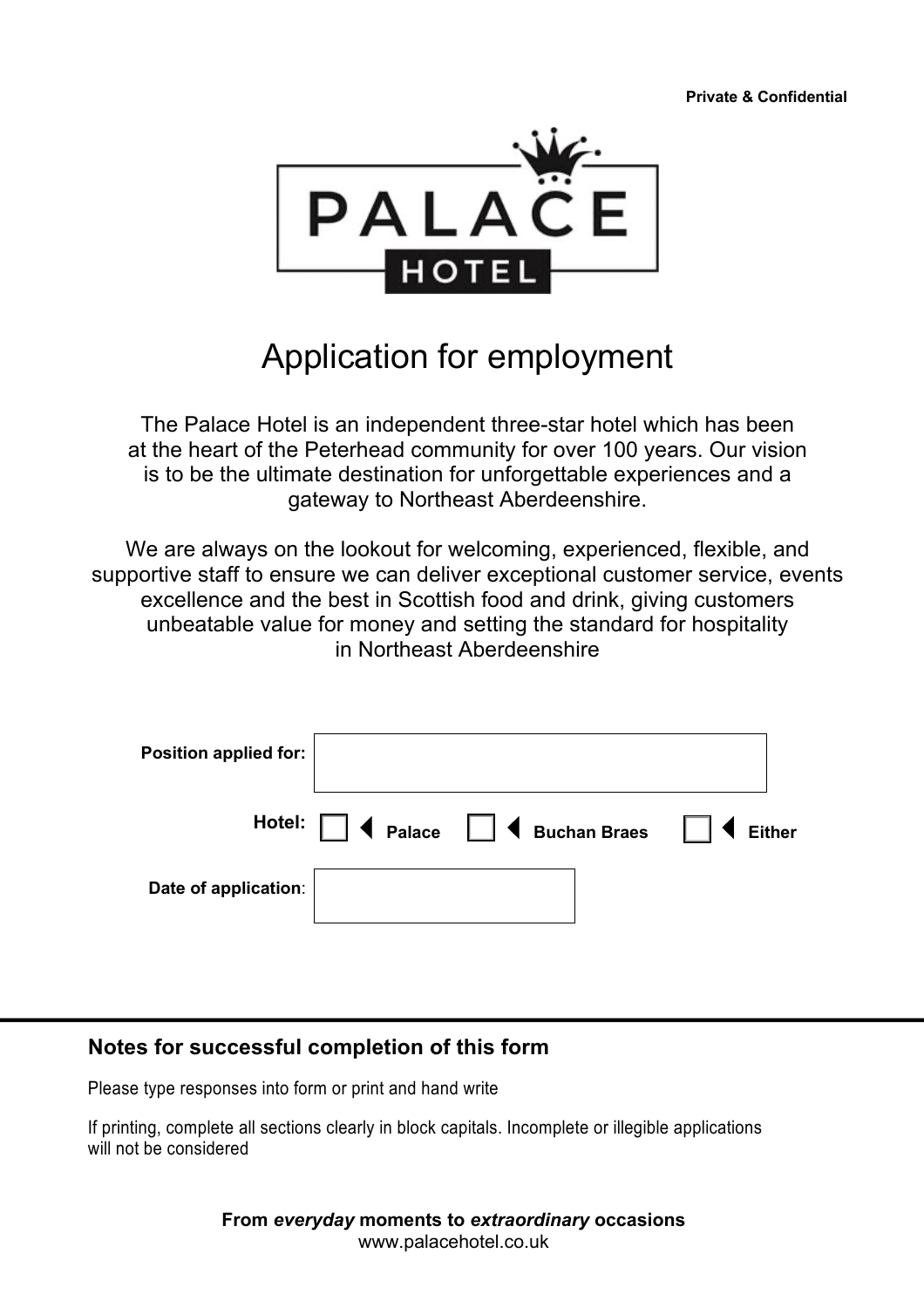# **Personal information**

| Surname:                                                                                                                                                  | First names:                                      |
|-----------------------------------------------------------------------------------------------------------------------------------------------------------|---------------------------------------------------|
| Address:                                                                                                                                                  |                                                   |
| Nationality                                                                                                                                               | Postcode:<br>Date of birth:                       |
| Mobile: no.<br>Do you have a full valid driving licence?<br>Do you have regular use of a vehicle?<br>If 'no', how do you plan to travel to and from work? | Landline:<br><b>Yes</b><br>No<br>Yes<br><b>No</b> |
| What skills or abilities do you have that will be relevant to this job?                                                                                   |                                                   |
| Is English your first language?<br>If no, please give details of your level of spoken and written English below:                                          | <b>No</b><br><b>Yes</b>                           |
| Are you required by law to have a work permit? (Please mark the relevant box)<br>Yes $\Box$<br>$\mathsf{No}$ $\Box$                                       |                                                   |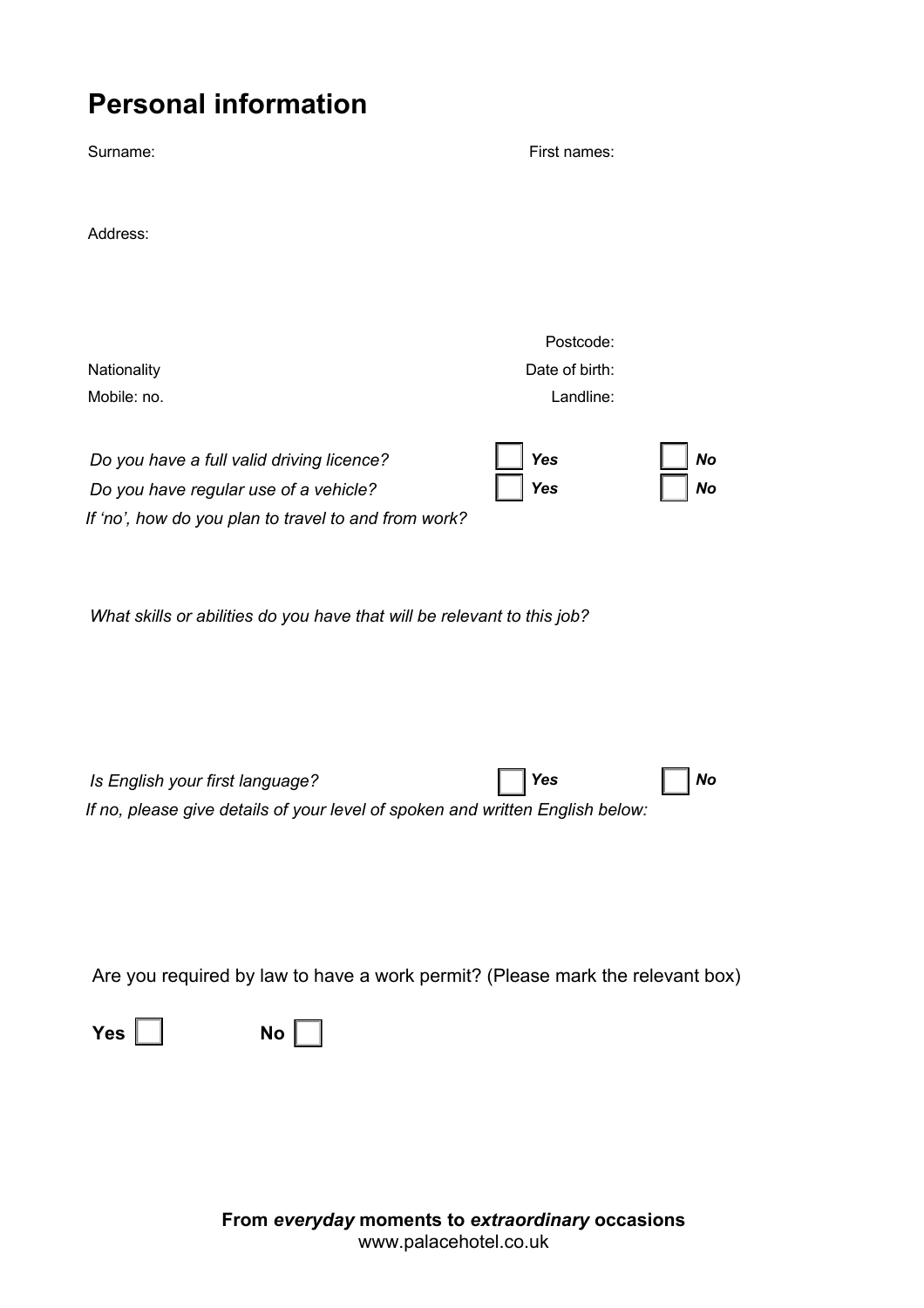# **Education**

Any relevant qualifications, courses, or awards

| <b>Date</b> | Details of qualifications, courses, or awards |  |  |  |  |
|-------------|-----------------------------------------------|--|--|--|--|
|             |                                               |  |  |  |  |
|             |                                               |  |  |  |  |
|             |                                               |  |  |  |  |
|             |                                               |  |  |  |  |
|             |                                               |  |  |  |  |
|             |                                               |  |  |  |  |
|             |                                               |  |  |  |  |
|             |                                               |  |  |  |  |

## **Availability**

 $\overline{\phantom{a}}$ 

Date available to start:  $\parallel$  Notice period required



Hospitality is a 24/7 industry – working evenings, bank holidays and weekends will be part of your normal working week. Given the way we operate as a business, are there any times you are unable to work? Please give details below:

Do you have any holidays currently booked in the next three months? Please give details below: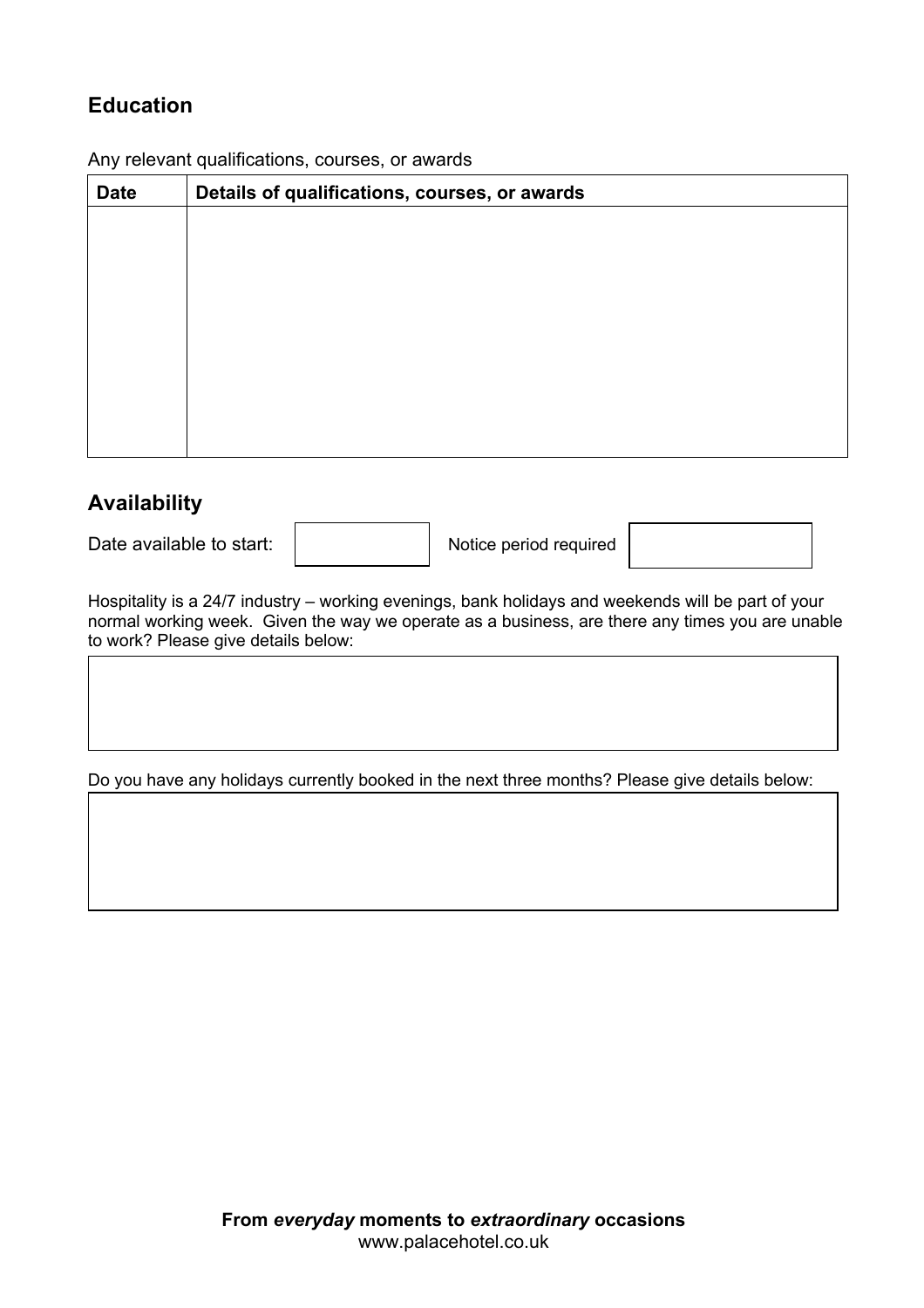# **Employment**

#### Please provide details of your employment history

*Please note that dates should include the month as well as the year e.g., 2019-2022 will not be accepted.* 

| Name & address of employer | From | To | Job title & duties | <b>Reason for leaving</b> |
|----------------------------|------|----|--------------------|---------------------------|
|                            |      |    |                    |                           |
|                            |      |    |                    |                           |
|                            |      |    |                    |                           |
|                            |      |    |                    |                           |
|                            |      |    |                    |                           |
|                            |      |    |                    |                           |
|                            |      |    |                    |                           |
|                            |      |    |                    |                           |
|                            |      |    |                    |                           |
|                            |      |    |                    |                           |
|                            |      |    |                    |                           |
|                            |      |    |                    |                           |
|                            |      |    |                    |                           |
|                            |      |    |                    |                           |
|                            |      |    |                    |                           |
|                            |      |    |                    |                           |
|                            |      |    |                    |                           |
|                            |      |    |                    |                           |
|                            |      |    |                    |                           |
|                            |      |    |                    |                           |
|                            |      |    |                    |                           |
|                            |      |    |                    |                           |
|                            |      |    |                    |                           |
|                            |      |    |                    |                           |
|                            |      |    |                    |                           |
|                            |      |    |                    |                           |

*We may contact your previous employers as part of our recruitment process. However, no information will be sought from your current employer without your consent.*